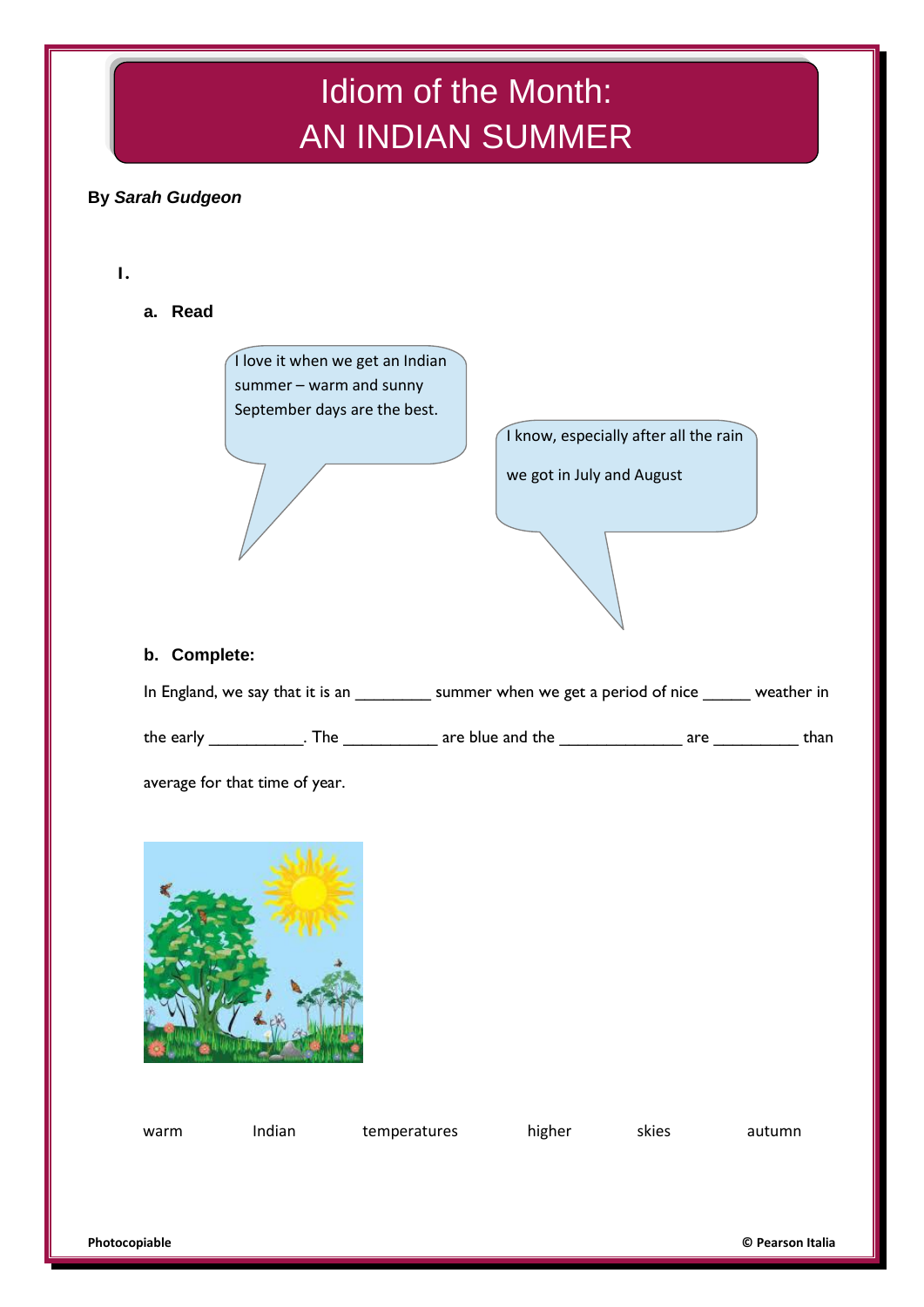### **2. Can you match these weather idioms to the right definition?**

| a. On cloud nine          | L. Not informed                      |
|---------------------------|--------------------------------------|
| b. In the dark            | 2. A problem that is likely to occur |
| c. A cloud on the horizon | 3. Very happy                        |
| d. Once in a blue moon    | 4. Whatever happens                  |
| e. Come rain or shine     | 5. Refuse an invitation for now      |
| f. Take a rain check      | 6. Very occasionally                 |

### **3. Complete these sentences with the right idiom from exercise 2.**

|                                                                                           | but they were still best mates.                                                  |
|-------------------------------------------------------------------------------------------|----------------------------------------------------------------------------------|
| b. Sam was                                                                                | - he couldn't believe he'd passed his final exams.                               |
|                                                                                           | on the party; she was just too tired.                                            |
| relocate all staff to Brazil.                                                             |                                                                                  |
| e. $\qquad \qquad$                                                                        | , Mark and Suzy were going to buy their dream home.                              |
| المستعلقة والمساهد والمستقل والمستعلم والمستعلق والمستعلم والمستعلم والمستعلم والمستعلمات | f. Lizzy was really happy with her new job; the only ___________________________ |

was that she might have to give up her flat in the city.